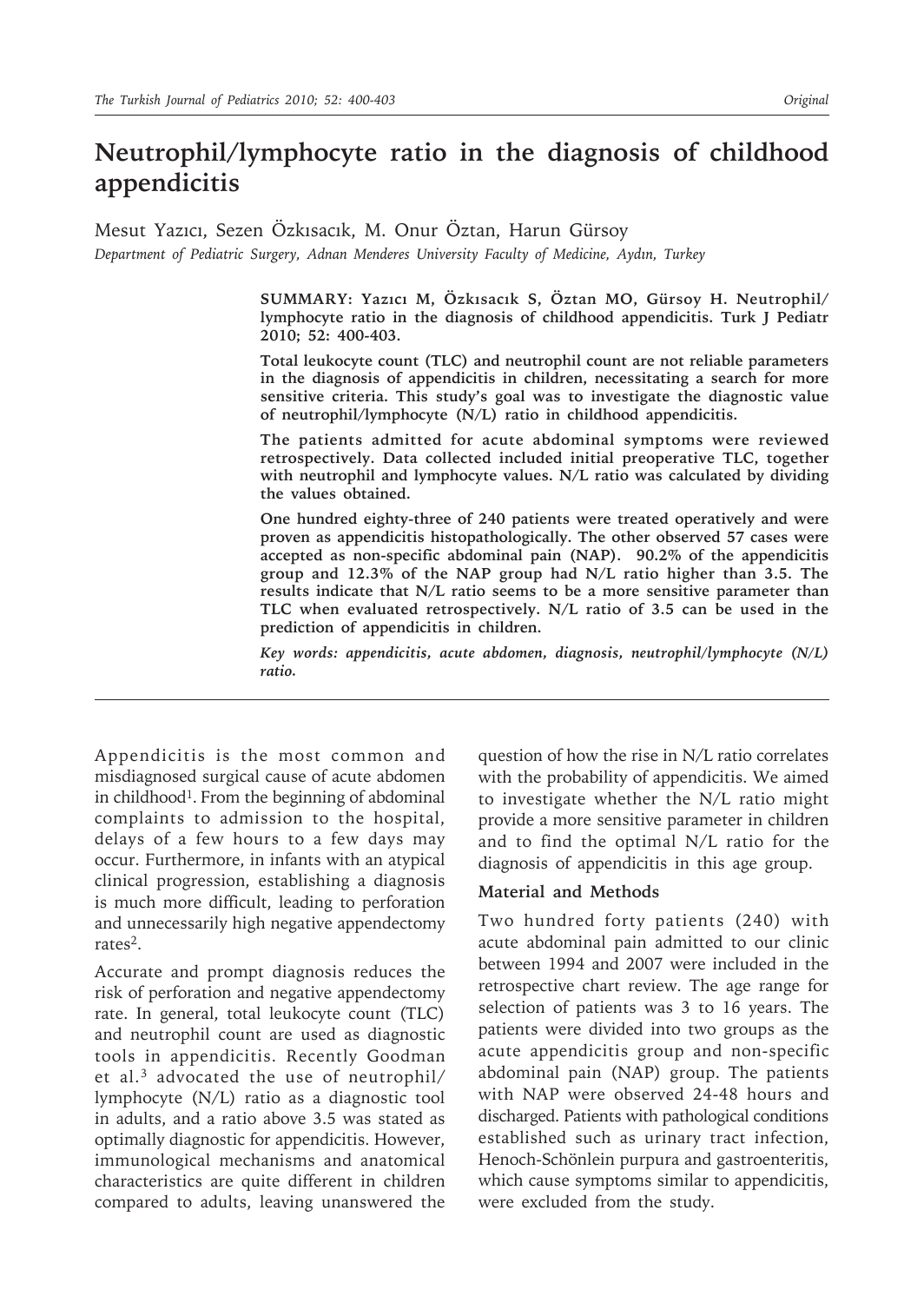Total leukocyte count (TLC), the number of neutrophils and lymphocytes as well as the percentages of neutrophils and lymphocytes in peripheral blood samples at the time of the first evaluation were recorded in the chart review. The peripheral blood samples were analyzed for differential white blood cell counts by automated cell counters (Coulter STKSR). N/L ratio was calculated by dividing the percentage values of neutrophils and lymphocytes obtained. Leukocytosis was accepted for TLC levels higher than 10,000 per cubic millimeter, and 3.5 was accepted as the cut-off value. Specificity, sensitivity, positive predictive value of N/L ratio, and negative operative risk were calculated. The patients who were in the appendicitis group were operated after correction of their fluid and electrolyte imbalance.

Data are expressed as mean  $\pm$  1 SD. Student's t-test, chi-square test and likelihood ratios were used in the statistical analysis. Significance level was set at 0.05.

### **Results**

Of the 240 patients, a total of 183 were treated operatively. All of the patients treated operatively had histopathologically proven appendicitis. Fifty-seven cases were accepted as having NAP.

The TLCs of the groups are summarized in Table I. The average TLC of the appendicitis group was  $16.198\pm5.3/\text{mm}^3$  and  $162$  of them had higher than normal TLC (88.5%). The average TLC of the NAP group was 12.401±4.1/ mm3, and 39 of them had higher than normal TLC (68.8%). The difference in average TLC was statistically significant between groups  $(t=4.90, p<0.001)$ .

The N/L ratios of the groups are summarized in Table I. The appendicitis group had an average

N/L ratio of 9.335±6.6 and the NAP group had an average N/L ratio of 2.2943±2.7. The difference between average N/L ratios in the two groups was statistically significant  $(t=7.04,$ p<0.001). Of 183 patients, 90 (49.2%) were perforated. The patients with perforation were admitted late. Perforation was not observed in our primarily followed patients. The perforated and non-perforated groups had similar average N/L ratios, with no statistically significant difference between them (p>0.05).

The sensitivity, specificity, positive predictive value, negative operation risk, and likelihood ratios depicted by TLC and several N/L ratios are shown in Table II.

## **Discussion**

Diagnosis of appendicitis, especially in children, is difficult. Several diagnostic methods are used for appendicitis. Serious morbidity and even death may occur when the diagnosis is late. Thus, the first aim of surgeons must be true and earlier diagnosis. Unfortunately, there is no laboratory value for true and certain diagnosis of appendicitis. In medical practice, leukocyte and neutrophil count are the most widely used laboratory parameters in the diagnosis of appendicitis, but their specificity and sensitivity values are low. Thus, a stronger parameter of confidence in doubtful cases is needed.

The pathophysiology of acute appendicitis is mainly an inflammation. Inflammation is the response of living tissue to damage. The inflammatory response consists of changes in blood flow, increase in permeability of blood vessels and migration of cells from the blood stream into the tissue. In this inflammatory response, neutrophils first accumulate in the blood stream via marginal pool, then from the bone marrow according to the amount of inflammation. This early response increases neutrophil count in the blood stream<sup>4-6</sup>.

| Total Leukocyte Count     | Appendicitis group $(\%)$ | Non-specific abdominal pain group $(\%)$ | Total |
|---------------------------|---------------------------|------------------------------------------|-------|
| > 10000 / mm <sup>3</sup> | 162                       | 39                                       | 201   |
| < 10000 / mm <sup>3</sup> | 21                        | 18                                       | 39    |
| $N/L$ ratio               |                           |                                          |       |
| >3.5                      | 165 (90.2)                | 7(12.3)                                  | 172   |
| < 3.5                     | 18 (9.9)                  | 50 (87.7)                                | 68    |
| Total                     | 183                       | 57                                       | 240   |

Table I. Total Leukocyte Counts and Neutrophil/Lymphocyte Ratios of the Groups\*

\* p>0.05 Pearson's chi-square test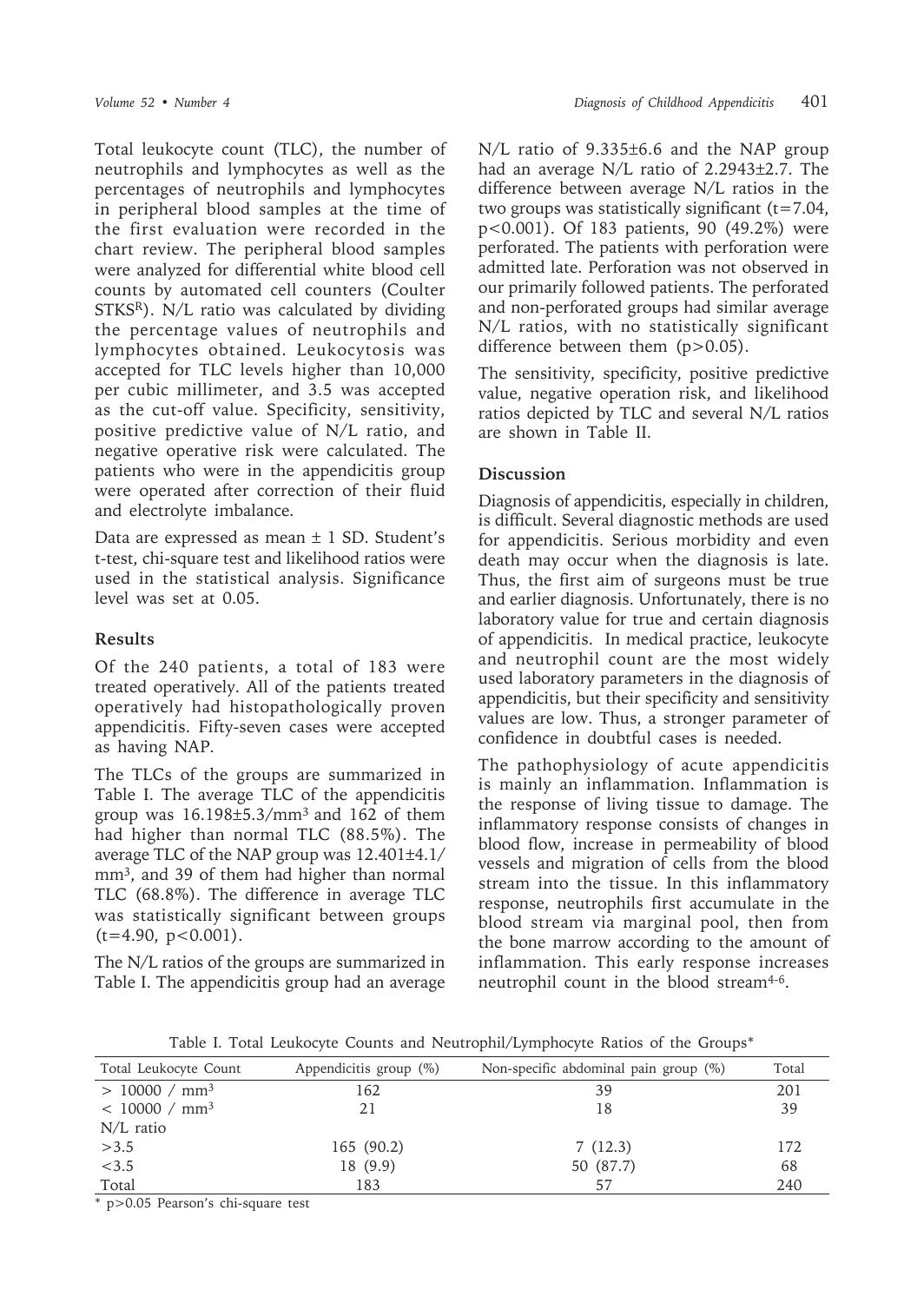|            | Sensitivity % Specificity % |            | Positive predictive<br>value % | Negative<br>operation risk<br>$\%$ | Likelihood<br>ratios for a<br>positive test | Likelihood<br>ratios for a<br>negative test |
|------------|-----------------------------|------------|--------------------------------|------------------------------------|---------------------------------------------|---------------------------------------------|
| <b>TLC</b> | 89                          | 32         | 81                             | 19                                 | 1.3                                         | 0.34                                        |
| N/L > 3.0  | 91                          | 72         | 91                             | 9                                  | 3.2                                         | 0.12                                        |
| N/L > 3.5  | 90                          | 88         | 96                             | 4                                  | 7.5                                         | 0.11                                        |
| N/L > 4.0  | 87                          | 91         | 97                             |                                    | 9.7                                         | 0.14                                        |
| N/L > 4.5  | 84                          | 91         | 97                             |                                    | 9.3                                         | 0.17                                        |
| N/L > 5.0  | 81                          | 95<br>---- | 97                             |                                    | 16.2                                        | 0.20                                        |

**Table II.** The Sensitivity, Specificity, Positive Predictive Value, Risks of Negative Operation and Likelihood Ratios Depicted by TLC and Several N/L Ratios

**TLC:** Total leukocyte count. **N/L:** Neutrophil/Lymphocyte.

Although in recent years progress in diagnostic techniques has resulted in a decrease in the number of perforations and negative appendectomies, it is still inevitable to face difficulty in the diagnosis of atypical cases<sup>1</sup>. The challenge is whether to observe or to operate in children with atypical signs.

Other than radiological diagnostic techniques, two hematological variables are used on a widespread basis in the differential diagnosis of abdominal pain in children: the TLC and neutrophil count7-12. Both of these variables are mainly affected by inflammation; non-specific increases in TLC and neutrophils are observed in appendicitis. The tests are easy and quick to perform but they do not reveal significant results regarding the existence and severity of appendicitis<sup>13</sup>.

Our study revealed similar results for TLC in both groups; it did not seem to be a reliable indicator for the diagnosis of appendicitis. Although its sensitivity was above 80%, its positive predictive value was only 81%, meaning that 19% of patients would have been needlessly operated, and 11% would have been left undiagnosed and at risk of perforation.

Since TLC and neutrophil count do not seem reliable for diagnosis, a search for other diagnostic parameters is necessary. It is well known that the concentration of several of the leukocyte types may change at the same time and in the same or in opposite directions<sup>14</sup>. For this reason and because it is now evident that each cell system has its own unique functions and control mechanisms, it is best to determine the absolute blood concentration of each cell type. Such information can provide significant clues to alert the physician.

Goodman et al.3 have searched for a diagnostic criterion using the N/L ratio; they compared the relationship of neutrophil and lymphocyte counts and stated that a N/L ratio higher than 3.5 was a sensitive indicator for the diagnosis of appendicitis in adults. They also suggested that marked lymphopenia may be the other major factor changing this ratio in the existence of gangrenous appendicitis, which was reported in another study<sup>9</sup>. The pathophysiological mechanism of lymphopenia was not known completely, but the direct effect of toxins or glucocorticoids, cytokines and other mediators or sequestration in inflammatory phlegmon were suggested as the reasons. Zahorec<sup>15</sup> suggested the use of the N/L ratio as a rapid and simple parameter for systemic inflammation and stress in critically ill patients, when he observed a correlation between the severity of their clinical course and the grade of neutrophilia and lymphopenia in his preliminary study.

In our study, we found that acceptance of higher ratios of N/L resulted in decreased negative operation risk but increased risk of being undiagnosed and of perforation. Considered together with the likelihood ratios for positive and negative tests as seen in Table II, the N/L ratio of 3.5 seems to be the most useful cut-off value in the diagnosis of appendicitis in children.

Significant rise in N/L ratio over 3 in cases with appendicitis may be explained by neutrophilia together with lymphopenia in cases with gangrenous type appendicitis<sup>9</sup>. The significant increase in the N/L ratio in cases without gangrenous pathology may also have a valid pathophysiological explanation. In the beginning of the acute phase of inflammation,